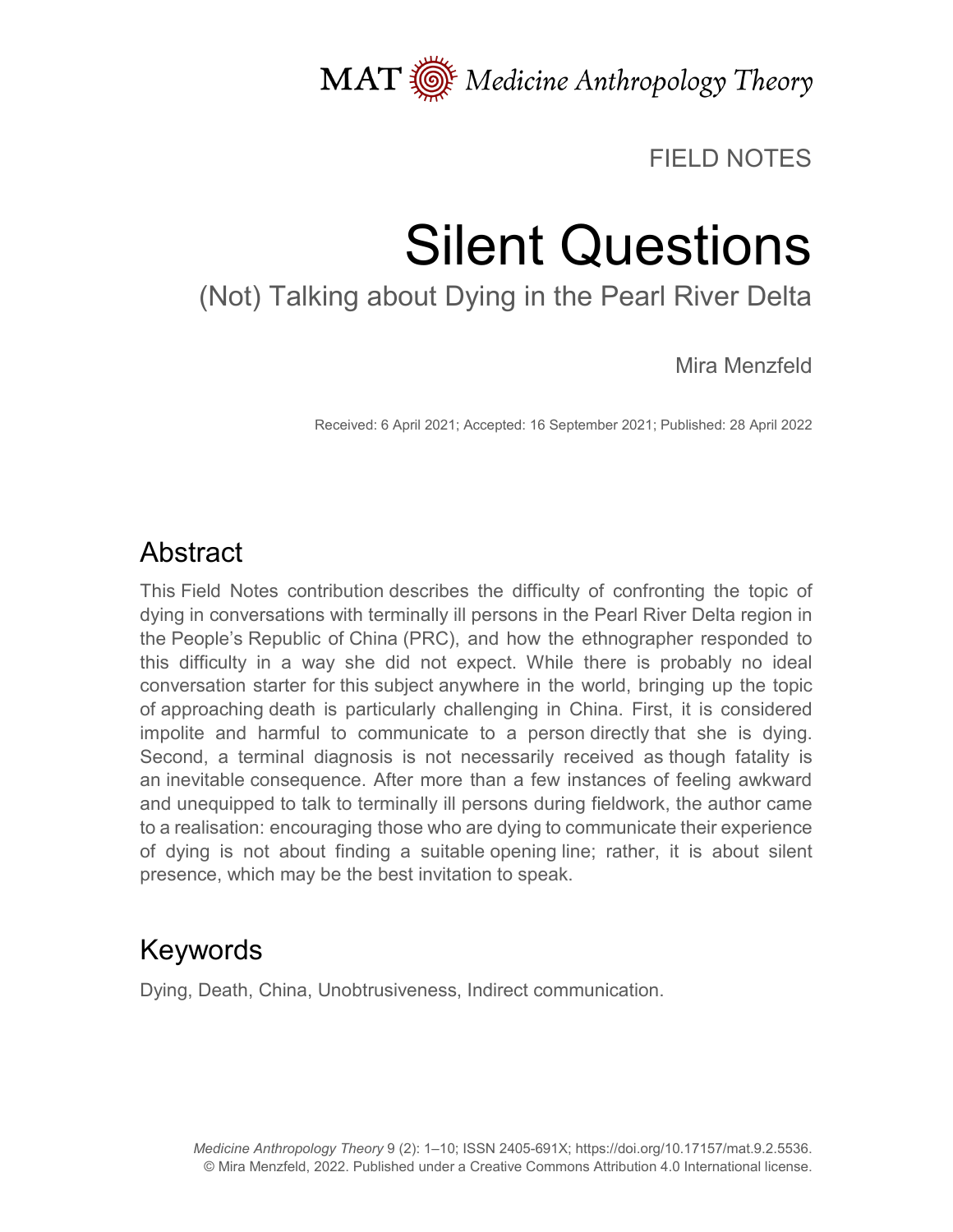#### **Introduction**

'I am sorry. Your idea is difficult', Y said softly to me. Apparently she felt pity for me—and what she most likely categorised as a strange kind of delusion about the feasibility of my idea. 'Yes, people get bad diagnoses. But who knows what that means? Even the best doctors can be wrong. So why bother a person by saying "Auntie, you will be dead"?' I asked whether she thought anybody would want to speak to me. Her response was: 'It will be difficult.'

When Y and I had this conversation in 2015, I had just arrived in the People's Republic of China (PRC) to conduct participant observation with people in the Pearl River Delta region who were suffering from terminal illnesses. I wanted to find out what it was like to die in an area where a world-famous fabric industry contributes regularly to foggy weather and 'foggy' lung  $X$ -rays,<sup>[1](#page-1-0)</sup> and where the effects of aggressive clothing dyes and brutal piecework jeopardise the health of many people on a daily basis.

It is easy for one's health to decline and to remain that way when working in southern China's garment industry. Accessing adequate treatment is not easy for current or former garment workers with limited financial resources, especially in the areas where many of those workers live, where healthcare centres are generally overstrained or dysfunctional. Receiving optimal palliative care and pain management in case of incurable illness is even less likely.

Although this was not my first stay in the PRC, I remember being unusually tense right from the beginning—even before meeting any of my potential research participants. The simple reason was that I was supposed to talk to terminally ill people about their own experiences of dying. I seriously doubted whether I was equipped to deal with the pitfalls of talking about dying, especially with Chinese people, who usually grow up with tetraphobia—that is, fear of the number four because the pronunciation of the number (in Standard Chinese 四, sì) reminds them of the word for death  $(E, \sin)$ . This results in practices such as, to take just one widely known example, a conventional avoidance of giving the fourth floor of a building its proper name. Calling death by its name is evidently best avoided.

As it turned out, I was equipped with the conversation skills I would need, but not in the way that I had expected. In the following sections, I would like to offer some impressions of what a terminal diagnosis means in the Pearl River Delta area and

<span id="page-1-0"></span><sup>1</sup> See for example Checkoway et al. (2011) for a study that examines how silica and formaldehyde exposure increase the risk of lung cancer for female textile workers in China. See Singh and Chadha (2016) for an overview of relations between particular dyes used in the textile industry and cancer risk in general. Many garment workers I met were well aware that their profession involved risks to their health.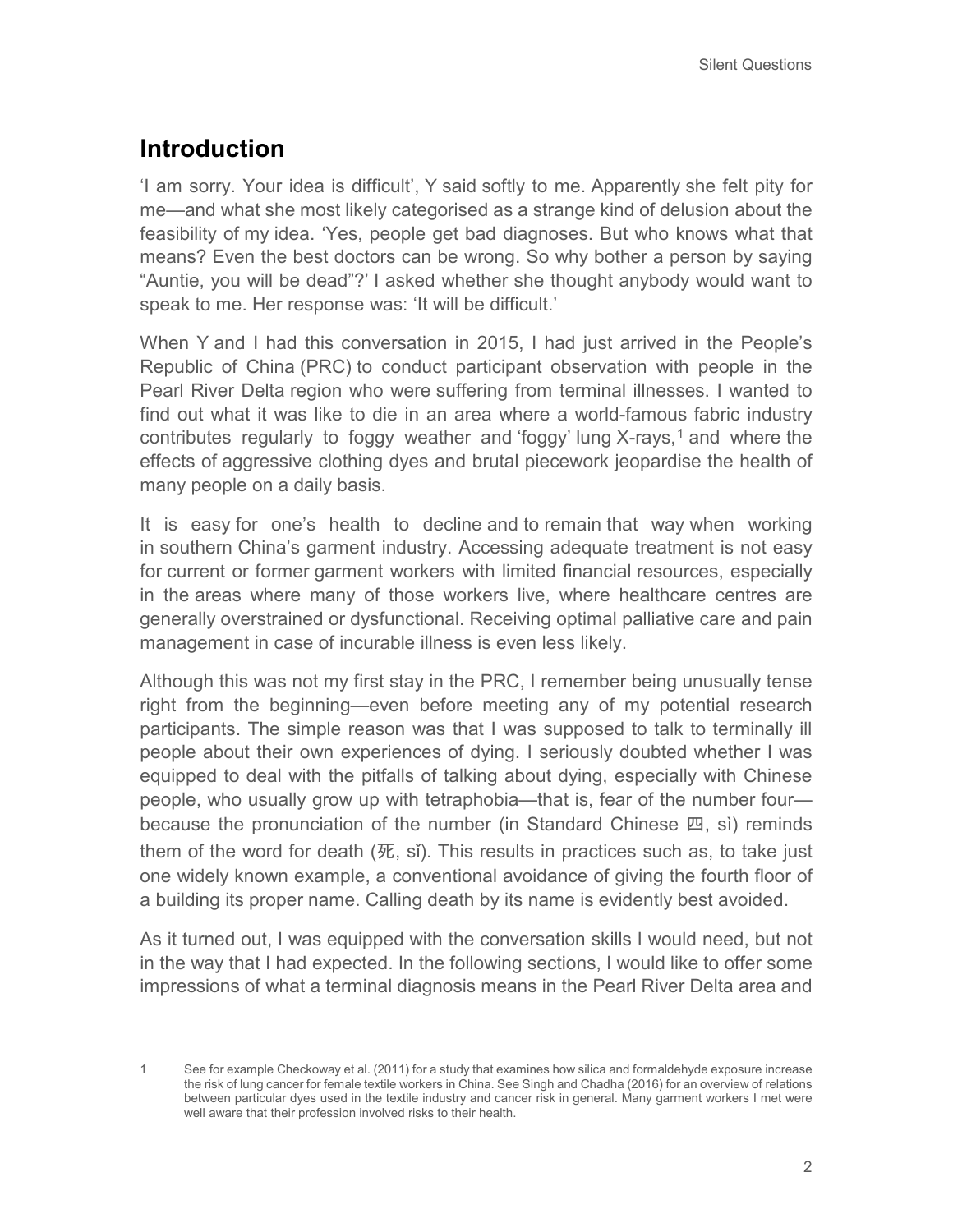how one of my research participants, Mrs X, taught me a way of talking about dying without actually talking about dying.

#### **Spelling out dying: Non-negotiable inhibitions and questionable diagnoses**

At the start of my fieldwork, I managed, with the help of my Chinese colleagues, my friend A and the strength of her *guanxi*, [2](#page-2-0) to settle, at least physically, into my intended research surroundings, which were mostly cancer units of specialised care hospitals and local healthcare centres. However, I did not reach a deep mutual understanding with any terminally ill persons there during my first weeks. This was partly because of the obligation I was under when working in particular settings to gain signatures on informed consent forms. My repeated pleas to potential interlocutors to sign these carefully crafted and legally watertight forms prompted the same reactions that they seem to provoke nearly anywhere in the world: these ranged from mistrust (because an official form was involved) to shame (because of their relative illiteracy) to outright anger. This latter stemmed from devoted relatives who were upset that the form said I was researching those who were dying. 'How rude are you?', they asked. 'What kind of parents taught you to tell an old lady she is basically dead?' I soon ceased conducting my research in biomedical spaces that required the use of especially long-winded consent forms and instead switched to an interlocutor-centred consent strategy that could involve shorter written agreements, but also allowed for consent to be given orally.

One tricky thing about conducting research on dying in China is the paperwork; another is that it is very, very impolite to say that somebody is dying just because a medical doctor has predicted it. There appear to be strikingly few people in the entire Pearl River Delta region who are definitely dying—just healthy people, slightly sick people, very sick people (who are nevertheless not necessarily incurably so), and people who are actually deceased. The ontological facticity that a terminal diagnosis has in hospital contexts in, say, Finland or the UK—which enables a researcher who wants to talk to people who know and believe that they are terminally ill to include exactly those persons with a terminal diagnosis—simply does not exist for many Chinese people who have had such a diagnosis. A terminal diagnosis in the outskirts of Guangzhou, or in the neighbouring city of Foshan, where many garment factory workers also live, is not primarily a true statement about the inevitable condition of a person; rather, it calls for interpretation and only effects gradual (if any) change as to how a person and her family think about the person's illness. Even if a person believes that their terminal diagnosis may be

<span id="page-2-0"></span><sup>2</sup> *Guanxi* (关系) refers to a complex concept of long-term relationships and social connections. It involves—but is not limited to—a moral obligation to support one another, and mutual trust that the other party will usually provide help and favours when needed.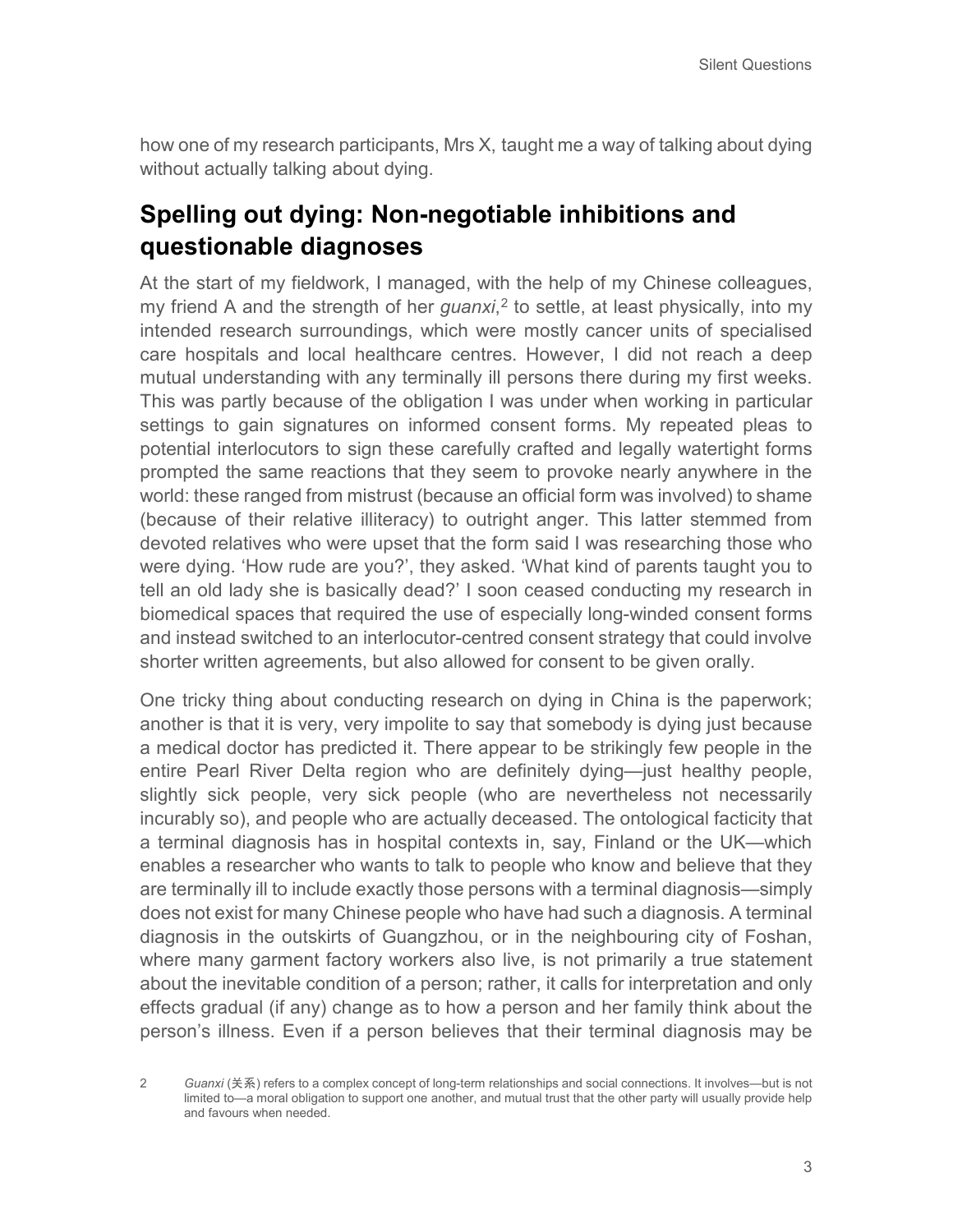accurate they are unlikely to show this. In contrast to what I have witnessed in Finland or Germany, in Chinese contexts there is simply no social desirability in what would elsewhere be called realising that one is nearing death. Instead, a person who is too in touch with their approaching demise may be accused by their family of letting themselves down and giving up hope, thereby even causing their own death. For my interlocutors in Guangzhou, therefore, a concretely delivered terminal diagnosis did not equate to the certainty of approaching death.

This belief is compounded by the fact that, as a symptom of a healthcare system in crisis, $3$  deep mistrust between patients and doctors is not unusual, particularly in the context of public healthcare centres. Obviously, if a patient doesn't trust her doctor, she is unlikely to believe them when they tell her that she is incurably ill. As I learned during the course of my research, a terminal diagnosis initially requires a thorough investigation of one of the following possible factors (in no particular order):

- The doctor is incompetent and may have faked her diploma.
- The doctor is too focused on physical conditions and is unable to see how her patient's health would improve if her son would finally get a less questionable job and/or stop seeing certain undesirable friends.
- The doctor is embarrassed to say she does not have the treatment facilities she needs in order to cure the particular illness.
- The doctor does not want to help because she has no *guanxi* connection with her patient's family.
- The doctor wants a bribe.
- The doctor wants to recommend a more expensive treatment by tricking her patient's relatives into believing that the patient is terminally ill.
- The healthcare centre uses counterfeit medicine that does not really help, so the condition of its patients becomes fatal at the precise moment when they take the drugs that have been given to them.
- The doctor is a very rude person who is unhappy with her private life and so wants to steal the last bit of hope from her patients.

Unfortunately, some of these reasons were not all that unlikely in certain public healthcare centres in Guangzhou in 2015.

Because of all these possible meanings of a terminal diagnosis, most of the clothing manufacturing worker and food stall owner families that I worked with, who were not well-off, were willing to take on substantial debts to try to get their ill

<span id="page-3-0"></span><sup>3</sup> See for example Zhou and Gransow (2010) and Zou, Cheng, and Nie (2018) who examine the Chinese healthcare system, particularly how it operates for migrant workers in the Pearl River Delta region, and about the regularity with which deep mistrust exists between patients and doctors.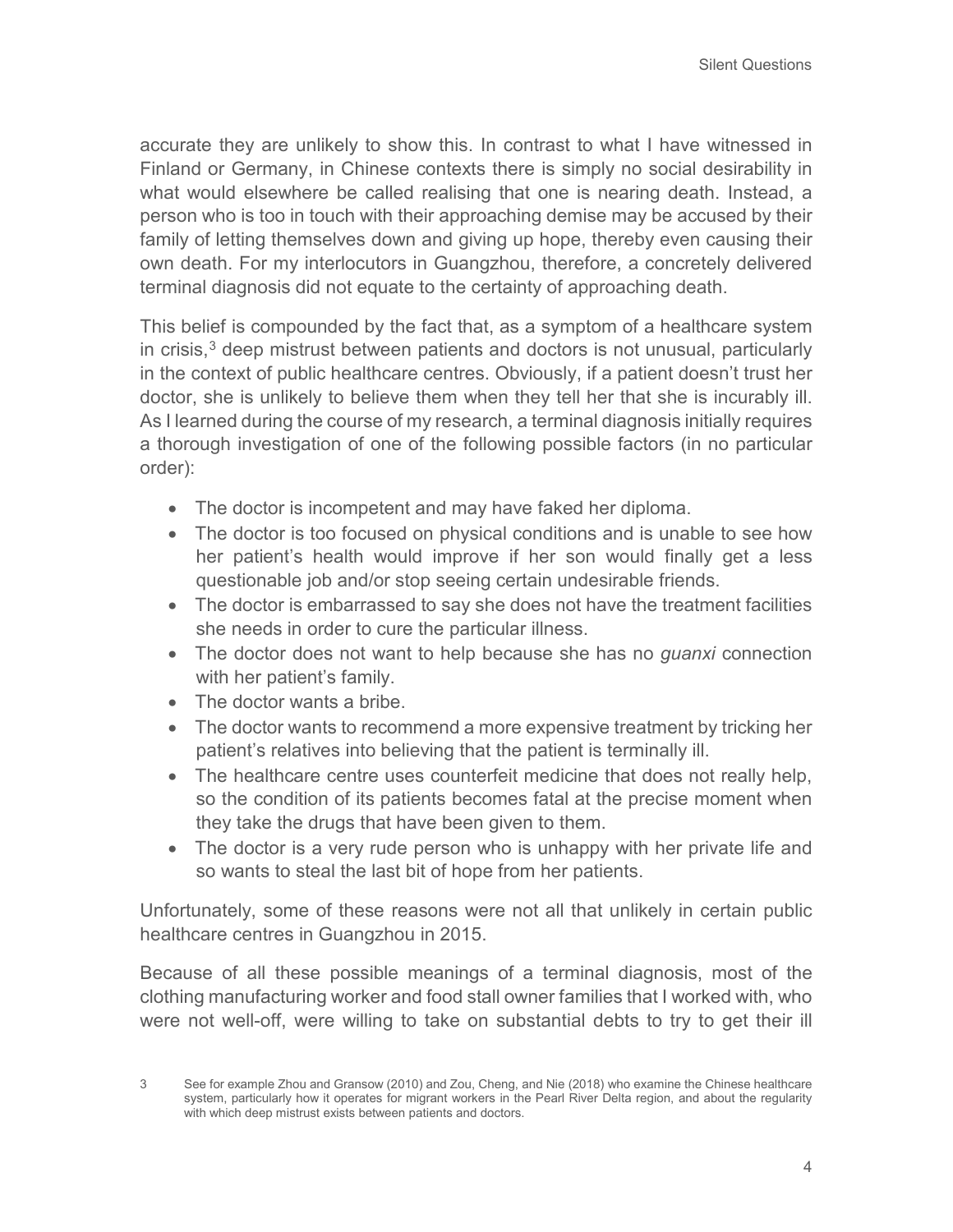relatives over to Hong Kong where, as rumour had it, rich people get their mothers cured. If people can't afford that, as is usually the case, they may try to strengthen the doctor's will to cure by means of flattery, bribes, or perhaps even a proper beating-up.[4](#page-4-0)

#### **(Not) talking about dying with Mrs X**

Some weeks after my slightly discouraging conversation with Y, I met Mrs X and her family. Mrs X was a 58-year-old cancer patient who was being treated at a public healthcare centre ('with specialised medication, not just with the general pills that everybody gets', as she told me). When she and I first spoke, we were waiting in line to enter the crowded entrance hall of said public healthcare centre—she as a patient, me as a researcher. We established a certain bond while witnessing each other's equally fruitless attempts to retain at least a little dignity while sweating profusely and fighting off the local day shift of mosquitoes—a bond which even helped us to overcome the obstacle of informed consent forms. Mrs X understood that I was interested in understanding her world and how she was dealing with being very sick; she liked the general idea of researching 'how people deal with difficulties', as she put it, and decided that she would like to meet me again.<sup>[5](#page-4-1)</sup>

Mrs X's family was not very well off. She had worked in the garment manufacturing business, her son had already pushed the limits of his creditworthiness to pay for the diagnostic efforts of various doctors, and her family was at the point where all the possible reasons for a terminal diagnosis mentioned above had turned out to be false. While everyone, of course, encouraged Mrs X not to let herself down and to keep faith in a cure, I felt that her whole family, including her, were well aware that she would most likely be dead soon. There were sporadic comments about giving away certain objects to female neighbours 'soon'. More than once Mrs X's closest relatives made great efforts to leave the room when the topic of her treatment came up (so that they could cry outside). I even overheard a short discussion between two family members about how nobody was any longer able to afford a 'proper' funeral (involving a burial rather than cremation). Nevertheless, as mentioned above, it would have been the most rude and devastating thing for me to make direct reference during our meetings to the probable fatality of her illness. As my Chinese friend A put it, 'What's the point in talking about that? If you

<span id="page-4-0"></span><sup>4</sup> Around the time of the research I describe here violence was a real threat to medical staff. See Rauhala (2014) for a newspaper report from these years and Zhan (2011) and Cooper (2011) for academic reflections on the topic.

<span id="page-4-1"></span><sup>5</sup> At a later point, Mrs X confided that she also had hopes that her contact with me would get her better treatment. She thought the healthcare professionals would be impressed that she was important enough to be accompanied by somebody who had come all the way from Europe to meet her.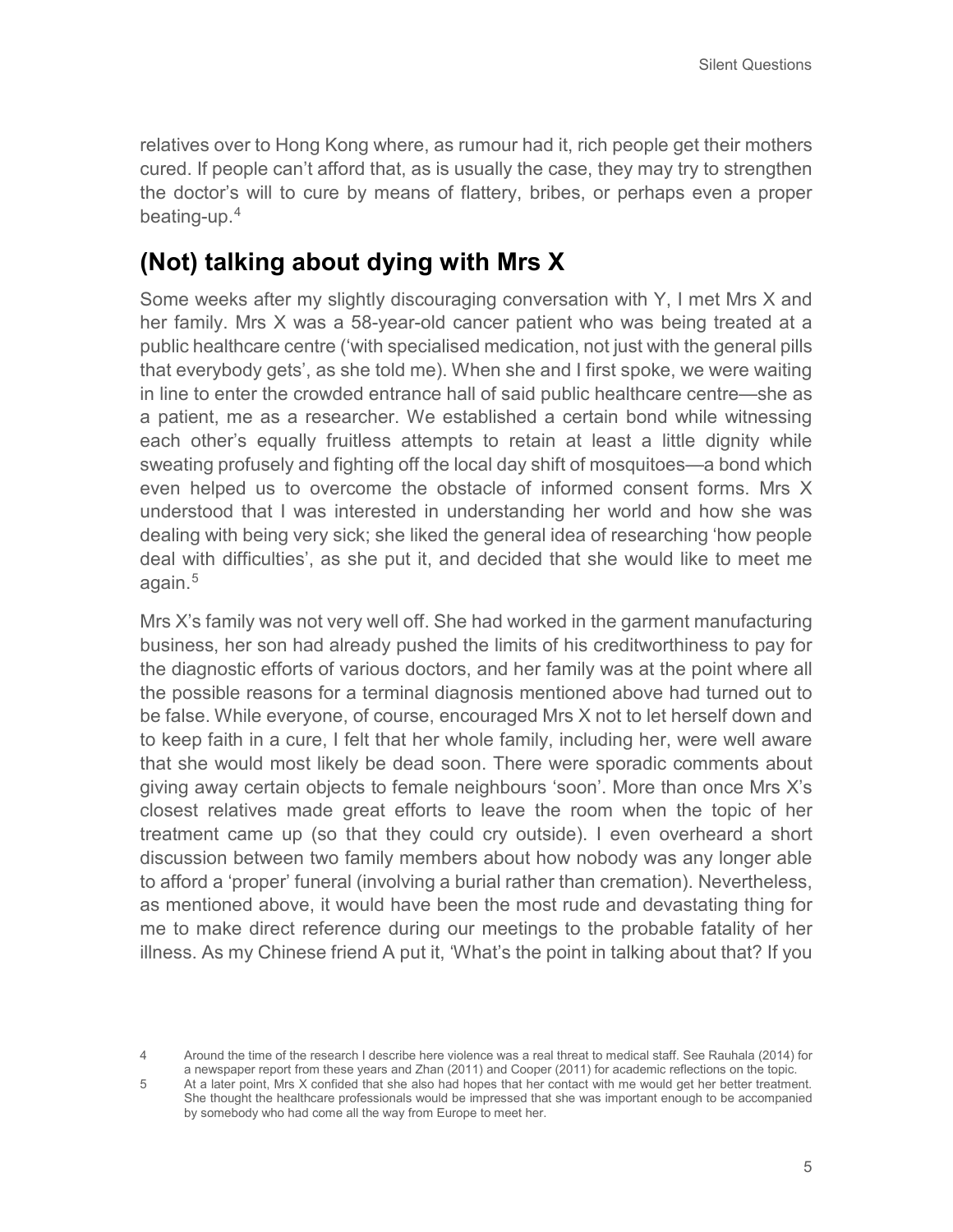tell her, you sort of kill her already maybe. It is important to do research on what dying people feel like, but you must not just ask.'

So there I sat on a hot October Monday around midday, intending to ask Mrs X about deeper topics than those we had touched on before in our getting-to-knoweach-other chit-chat. I was hoping to finally listen to her perspective on having a terminal illness—and already fearing that I would behave most improperly and cruelly if I addressed directly what I wanted to talk about. Of course, I had written down some seemingly smart ways of opening up the conversation to more personal topics. One idea was to talk about myself or a mutual friend and my—or his—medical diagnoses; another idea was to talk about her doctor's specialisation; yet another approach was to ask her straightforwardly how she was feeling following her latest surgery—the heat meant that the resulting wound was healing only slowly. But for some reason I did not dare attempt any of these conversation starters. They all seemed wrong. I felt as if I had a number of puzzle pieces that would fit perfectly in various contexts, yet none of them was of any use in this particular situation. I usually find it fairly easy to relate to people but, despite all my experience in voluntary terminal care and of accompanying dying persons, I just sat there, with sweaty hands, and could not find the heart to do anything.

Today, I am glad that I didn't. Unintentionally, but fortunately, it was exactly my helpless quietness that encouraged Mrs X to talk about the issue neither she nor I wanted to touch upon directly. When we were just sitting there and saying and doing nothing—simply being next to each other—Mrs X's gaze fell upon a photograph of her grandchild. She started to talk, telling me: 'Z has beautiful black hair there.' I nodded and joined her in looking at the picture. She added: 'I also inherited beautiful black hair from my parents, but after that night before my first breast surgery, it turned white because of the sorrows. Now it is not white anymore; the hair is gone.' I looked at her and nodded again. She continued:

See, you never know if they get you the correct results. I did not want them to take both breasts away. We ladies always want to remain beautiful, don't we? My husband and son talked me into it nevertheless. They said that life is about more than being pretty and that an old woman does not need a breast anymore. I assume they are right.

I instinctively remained silent, captivated by the intensity she put into her words:

Maybe you do not know that. Cancer means—my husband talks about treatments with the doctor to spare me talking about horrible things. And after all, nobody knows the future; even the doctor does not. So it makes no sense to lose your hope and totally depend on what a doctor says—who is only 27 years old maybe. Maybe my health is bad, but there are always things you can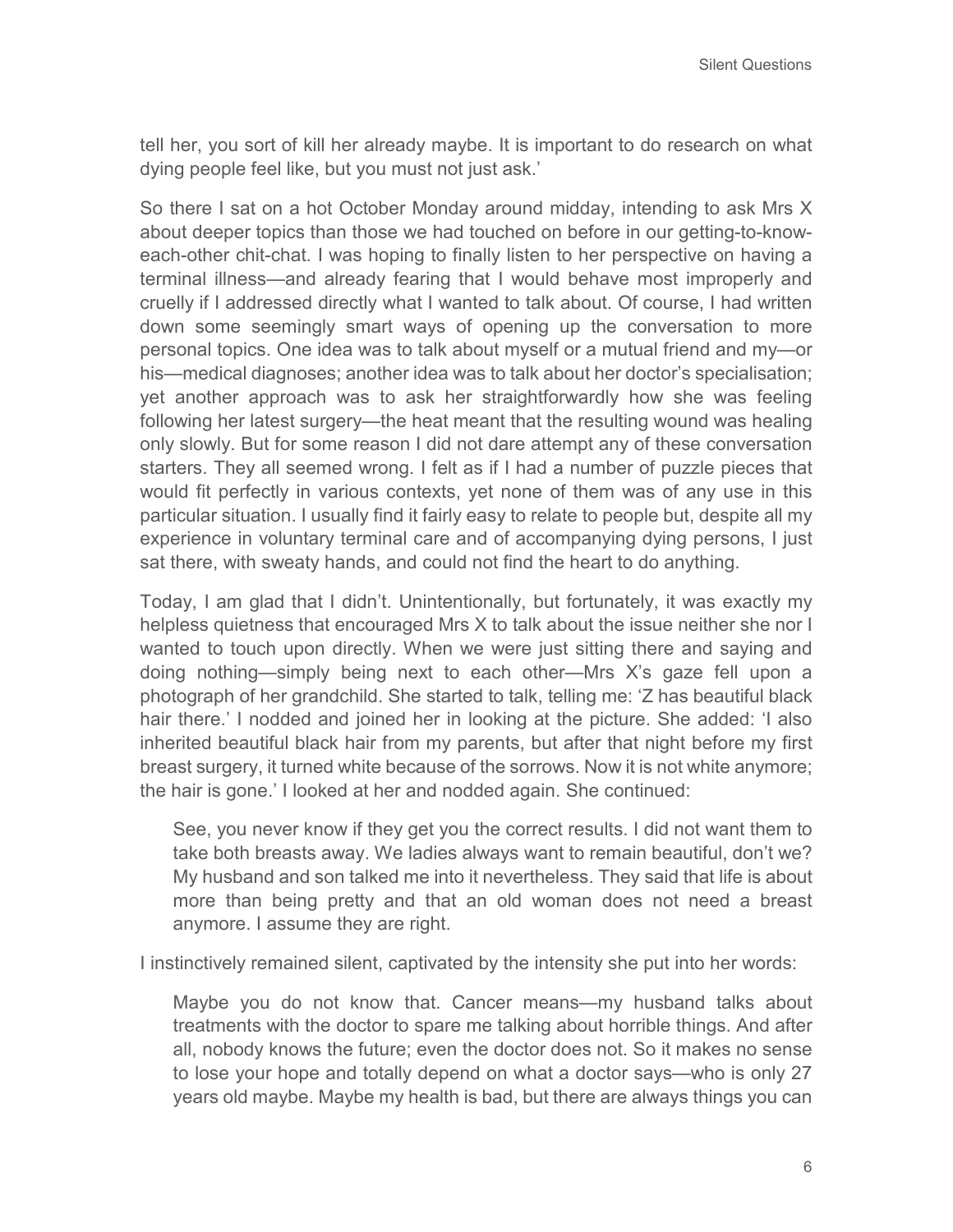do. You never know what will make you strong—maybe the little things, after they took away parts of your body.

I tilted my head and nodded as she explained: 'I eat meat soup and eggs when my son brings them, and peaches to cool the wounds from inwards. Young doctors are all about medicine and surgery, but maybe they know too little about what good food and fewer sorrows can do.' She went on:

My family wants me to be alive; they will never stop pushing me to the doctor. And I feel well with this kind of care; it is kind, it is so expensive, they shouldn't do that …. My job is to keep myself happy as long as possible. If it's hard, that does not matter to me. My main duty is to try to get healthy, for my family, and stay positive.

She paused. 'Who will look after Z now? She is five.' I slowly nodded again. Mrs X continued:

We tell her that I have no time to see her now, so she does not cry anymore. She cried when she visited me, all the time; she cries when she sees me sick. So we rather spare her that and tell her something else.

Raising her hand to hide her tears, Mrs X said, 'I have to exercise my arm now'. I looked at the ground politely, so as not to embarrass her by openly noticing her crying, but I stayed in the room and tried to be by her side in her grief. A little later, her husband entered the room, and we started chatting with him. $6$  However, from that day on, we had new common ground: I was quiet, listening, and at most reactive; she talked whenever she wanted to talk and if she didn't want to that was fine too.

Mrs X taught me how to research dying in contexts where you simply do not ask about dying: by not talking about it at all. The only thing that worked for me during fieldwork with terminally ill people in Guangzhou was simply not touching upon the topic and instead sitting beside my interlocutors' beds, not chatting much, not asking much (or anything at all) and trying to focus my attention on them.

During some especially silent fieldwork episodes, I thought how paradoxical it was that the more successful research situations during my stay in the PRC never started with frank initial discussions of my interest in terminally ill persons.<sup>[7](#page-6-1)</sup> Instead,

<span id="page-6-0"></span><sup>6</sup> Mrs X and her husband showed gallantry towards each other in a very particular way. Every day Mr X said, 'we should get air-con here; it is too hot', and his wife responded, 'I would only feel cold with air-con'. Both knew they could not currently afford to install an air-conditioning system. Nonetheless, mentioning that he was willing to invest in one for his wife's wellbeing was an endearing move on Mr X's part; blocking this investment in order to prevent her family accumulating even more debt was Mrs X's way of showing affection for him in return.

<span id="page-6-1"></span><sup>7</sup> This condition also points to the fact that research regulations demanding informed consent agreements can complicate or even inhibit fieldwork in some contexts. See for example Dilger (2017) for a more detailed discussion of the topic.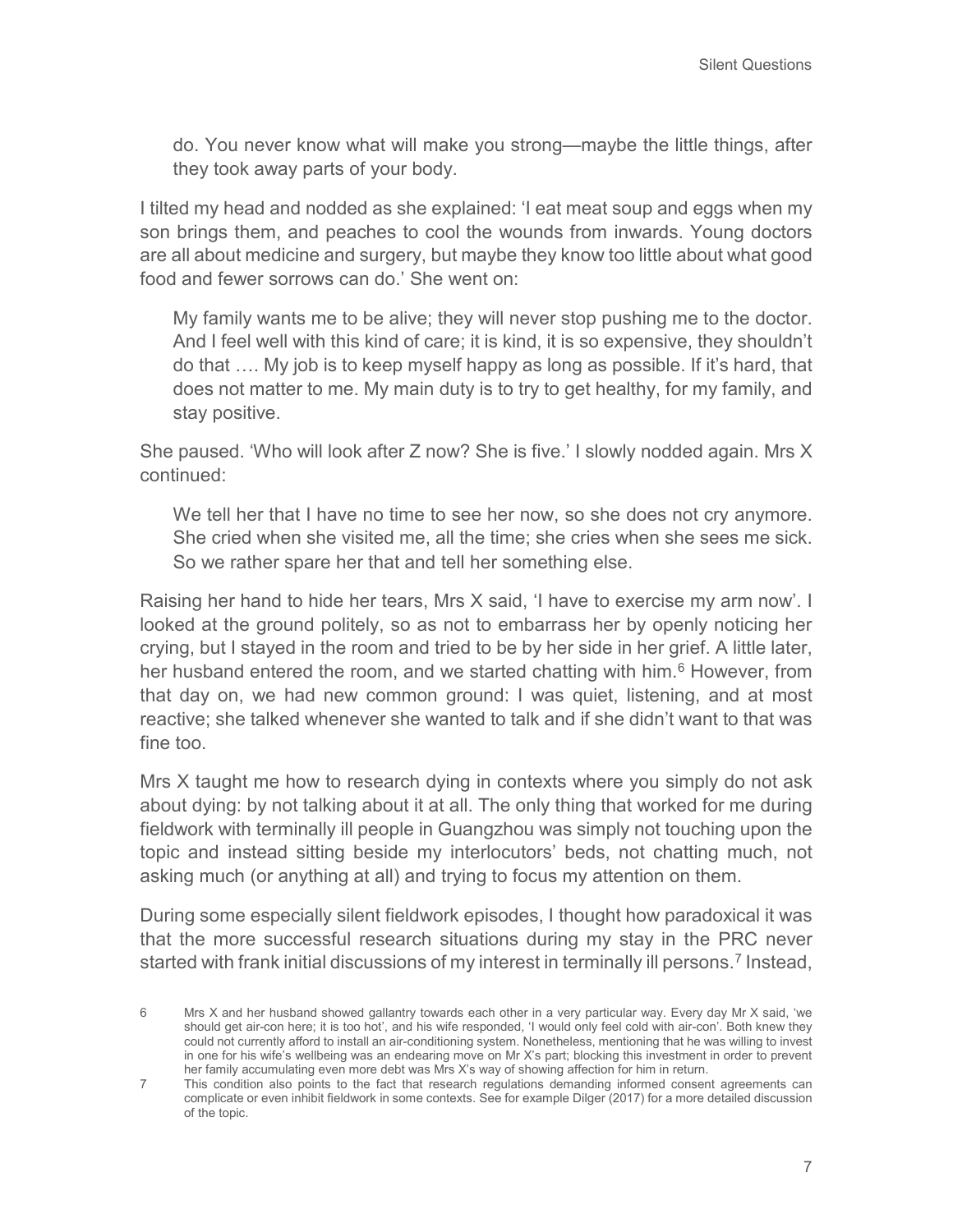the most fruitful contacts rather evolved based on *guanxi*-related trust. These could be, for example, building on the fact that an interlocutor's relative had been working as a gardener for some time at a university that had hosted a colleague of mine several months ago. In another case, the initial motivation to invite me to meet with them was rooted in the interlocutor's family history. That history reportedly involved a murdered intellectual in the 1960s, which created an instant affection because they regarded me, too, as an intellectual person. In a nutshell, whenever I acknowledged openly the purpose of my research it seemed to put off potential interlocutors and their relatives alike; whenever I relied on approaching people in ways that seemed totally unrelated to my research topic, however, it unlocked doors for me.

As soon as I tuned in to the inevitability of not being able to talk openly about dying in this context, whole new horizons opened up and silence became the respectful and effective conversational strategy that I had so desperately sought. 'A full day of remaining quiet again for me', I noted after a later appointment with another interlocutor; 'maybe these days are all about just being there and doing nothing big and trying to react and to understand'.

*Non-intervention*, a concept that was recently insightfully addressed by Borgstrom, Cohn and Driessen (2021), is not just a good mode of practice in palliative care. It is also not just the willingness to withdraw from interlocutors if they do not wish to spend their remaining time with researchers. Non-intervention is also one of the most powerful and respectful attitudes to cultivate when one is actually in the field next to a dying person and trying to open up spaces of communication about the nearly unspeakable: the futurelessness that dying implies and what it means for those who feel they may not have much longer to live. Perhaps non-doing and non-speaking—as a form of active receptiveness that prevents us from both being active for activity's sake and from indifference—is exactly the approach that is most appropriate and most promising when it comes to conducting fieldwork with dying persons in China.

#### Acknowledgements

I would like to express my deep and sincere gratitude to all terminally ill persons who allowed me to be a part of their lives. I would also like to thank the anonymous reviewers for commenting on earlier versions of this contribution. Finally, thank you, Beate Meurer: you taught me a lot about (not) talking to dying persons in general.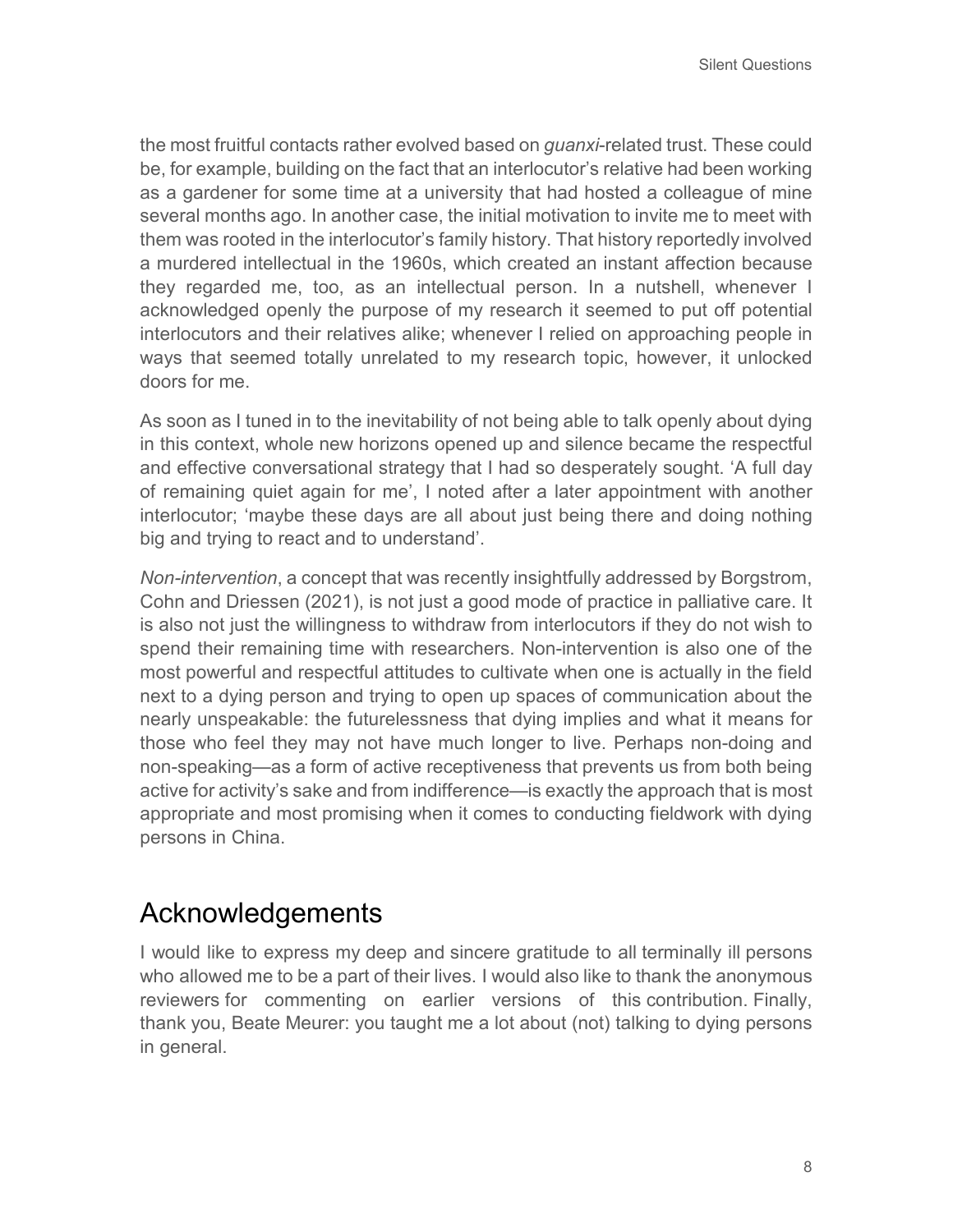## About the author

*Mira Menzfeld* is a cultural anthropologist and a postdoctoral researcher at the Department of Religious Studies, University of Zurich, Switzerland, on the project 'Digital Relationships and Local Religious Communities', part of the Research Priority Program 'Digital Religion(s)'. She is interested in attributions of assumed (non-)veracities to digital rituals; religious knowledge appropriations among transmigrants; Salafism in general; and dying processes in southern China, Finland, Switzerland, and Germany. Her doctoral thesis '*What it Means to Die*' was awarded the Dissertation Prize of the German Anthropological Association in 2019. Recently she edited the special issue 'Empirical Approaches to Salafism in Europe' (2020) of the Journal of Muslims in Europe (with Sabine Damir-Geilsdorf).

#### References

- Borgstrom, Erika, Simon Cohn, and Annelieke Driessen. 2021. '"We Come in as 'the Nothing'": Researching Non-Intervention in Palliative Care'. *Medicine Anthropology Theory* 7 (2): 202–13. [https://doi.org/10.17157/mat.7.2.769.](https://doi.org/10.17157/mat.7.2.769)
- Checkoway, H., R. M. Ray, J. I. Lundin, G. Astrakianakis, N. S. Seixas, J. E. Camp, K. J. Wernli et al. 2011. 'Lung Cancer and Occupational Exposures Other than Cotton Dust and Endotoxin among Women Textile Workers in Shanghai, China'. *Occupational and Environmental Medicine* 68 (6): 425–29. [https://doi.org/10.1136/oem.2010.059519.](https://doi.org/%2010.1136/oem.2010.059519)
- Cooper, Melinda. 2011. 'Experimental Republic: Medical Accidents (Productive and Unproductive) in Postsocialist China'. *East Asian Science, Technology and Society* 5 (3): 313–7[. https://doi.org/10.1215/18752160-1407924.](https://doi.org/10.1215/18752160-1407924)
- Dilger, Hansjörg. 2017. 'Ethics, Epistemology, and Ethnography: The Need for an Anthropological Debate on Ethical Review Processes in Germany'. *Sociologus*  67(2): 191–208[. http://www.jstor.org/stable/45174690.](http://www.jstor.org/stable/45174690)
- Rauhala, Emily. 2014. "'Why China's Doctors Are Getting Beat Up." *Time*, March 7, 2014. [https://time.com/15185/chinas-doctors-overworked-underpaid-attacked/.](https://time.com/15185/chinas-doctors-overworked-underpaid-attacked/)
- Singh, Zorawar, and Pooja Chadha. 2016. 'Textile Industry and Occupational Cancer'. *Journal of Occupational Medicine and Toxicology* 11 (39). [https://doi.org/10.1186/s12995-016-0128-3.](https://doi.org/10.1186/s12995-016-0128-3)
- Zhan, Mei. 2011. 'Human Oriented? Angels and Monsters in China's Health-Care Reform'. *East Asian Science, Technology and Society* 5 (3): 291–311. [https://doi.org/10.1215/18752160-1347620.](https://doi.org/10.1215/18752160-1347620)
- Zhou, Daming, and Bettina Gransow, eds. 2010. *Migrants and Health in Urban China.*  Berlin: LIT Verlag.